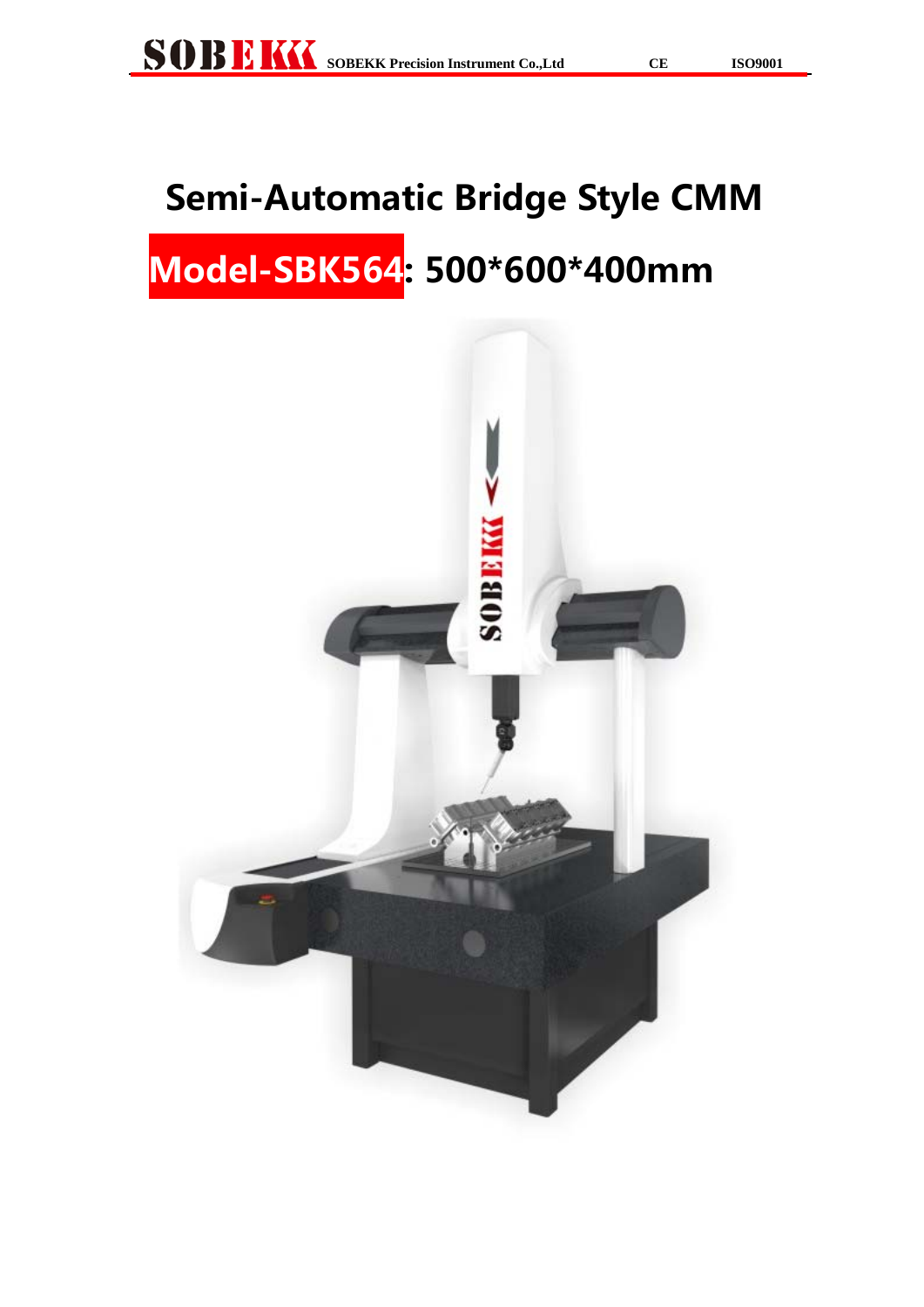# **Recommend specification and price**

| Company<br>Name<br>Customer |                                 |                                                                                                                                                                                                                                                                                                                                                                                                                                                                                                                                                                                                                                                                                                                                                                                                                             | Project<br>manager |  |  |
|-----------------------------|---------------------------------|-----------------------------------------------------------------------------------------------------------------------------------------------------------------------------------------------------------------------------------------------------------------------------------------------------------------------------------------------------------------------------------------------------------------------------------------------------------------------------------------------------------------------------------------------------------------------------------------------------------------------------------------------------------------------------------------------------------------------------------------------------------------------------------------------------------------------------|--------------------|--|--|
| Informati<br>on             | Address:                        |                                                                                                                                                                                                                                                                                                                                                                                                                                                                                                                                                                                                                                                                                                                                                                                                                             | Tel                |  |  |
|                             | Post Code                       |                                                                                                                                                                                                                                                                                                                                                                                                                                                                                                                                                                                                                                                                                                                                                                                                                             | Fax:               |  |  |
| recommend<br>specification  |                                 | Model Name:<br>SBK564 Coordinate Measuring Machine<br>Probe System: MH20i(UK Renishaw)<br>Control System: DCC(Germany Mora)<br>Measuring range: $500$ mm $\times$ 600 mm $\times$ 400 mm<br>Load capacity: 500 kg<br>Dimension: $1050$ mm $\times$ 1410mm $\times$ 2220mm<br>resolution : 0.1um<br>MPEE $\leq 2.2 + L/300 \mu m$<br>$MPEP \leq 2.2$                                                                                                                                                                                                                                                                                                                                                                                                                                                                         |                    |  |  |
| Info                        | <b>Technical</b><br>Description | SBK new-generated CNC CMM with a mature and word-class technology<br>under mass production at AEH. This machine has adopted precision slant<br>girder technology (Patented) designed by advanced F.E.M. (finite element<br>method), which has the high precision, high performance and high steady<br>characteristics. The machine's perfect style, strong rigidity, lightweight and<br>close frame movable bridge structure, which configured with the world<br>famous high-quality specific 3-D CMM control system and the world highest<br>level self-owned intellectual property of AC-DMIS software, makes it<br>become the highly appreciated product by comparing with its competitive<br>price and high practical quality. It will meet customer's challenging demand<br>with a comprehensive measurement solution. |                    |  |  |
|                             | Quotation<br>Validity           | 20 days                                                                                                                                                                                                                                                                                                                                                                                                                                                                                                                                                                                                                                                                                                                                                                                                                     |                    |  |  |
|                             | Delivery                        | 45 days A. R. O                                                                                                                                                                                                                                                                                                                                                                                                                                                                                                                                                                                                                                                                                                                                                                                                             |                    |  |  |
| Commerci<br>al Terms        | Payment<br>Terms                | 50% of the total amount shall be paid before shipment as consignment<br>money;50% of the total amount shall be paid before shipment;                                                                                                                                                                                                                                                                                                                                                                                                                                                                                                                                                                                                                                                                                        |                    |  |  |
|                             | Shipment<br>Terms               | packaging transportation and insurance will be covered by the Supplier.                                                                                                                                                                                                                                                                                                                                                                                                                                                                                                                                                                                                                                                                                                                                                     |                    |  |  |
|                             | <b>Total Price</b>              | USD\$:                                                                                                                                                                                                                                                                                                                                                                                                                                                                                                                                                                                                                                                                                                                                                                                                                      |                    |  |  |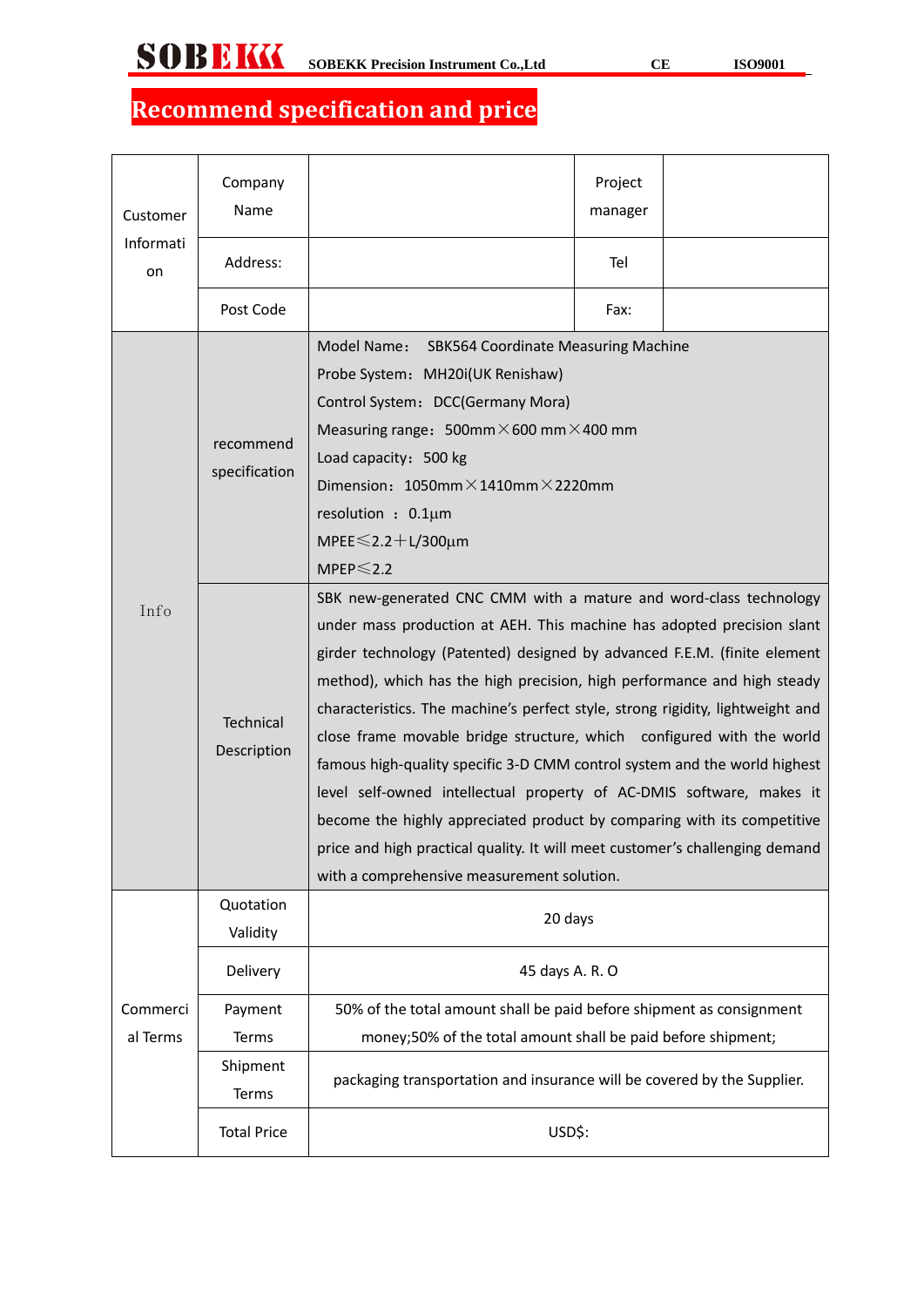# **solution and parameters**

- **1**、**Technical Description**
- **1.1 Basic Machine**
- The workbench adopts 3+2 support point structure, and the three main support points are accurately calculated to ensure the minimum deformation of the workbench and the Y-axis guide rail, which improves the accuracy of the measuring machine. The spare auxiliary support points ensure the safety, reliability and stability of the equipment during operation.
- The frame adopts a fully enclosed structure and use high-quality aluminum alloy material, which ensures the rigidity and reduce the weight of the frame, also improves the stability when frame moving, adopts the large-span symmetry design , to effectively improve the rigidity and



reduce the rigidity. The deformation caused by the force is reduced, great improved the measuring accuracy

- The X, Y Z axis guideway all adopt precision grade granite air-floating guideway, and the isotropic three-axis has the same temperature effect, which ensures the accuracy of the measuring machine under different temperature gradients.
- equipped with precision-grade gas source filter. The oil and water filtration precision can reach 0.1um and the filtration rate reaches 99.93%, which ensures the safe and reliable operation of the air-floating guide.
- Air float layout of Granite air float guideway in strict accordance with the surface, line, point positioning principle, ensure the stability of the accuracy of the measuring machine
- Precision granite guideway has the characteristics of good stability, small deformation, high hardness, when the air float and guide rail are damaged due to friction , only need to replace the air float .Shorten maintenance time and reduce maintenance cost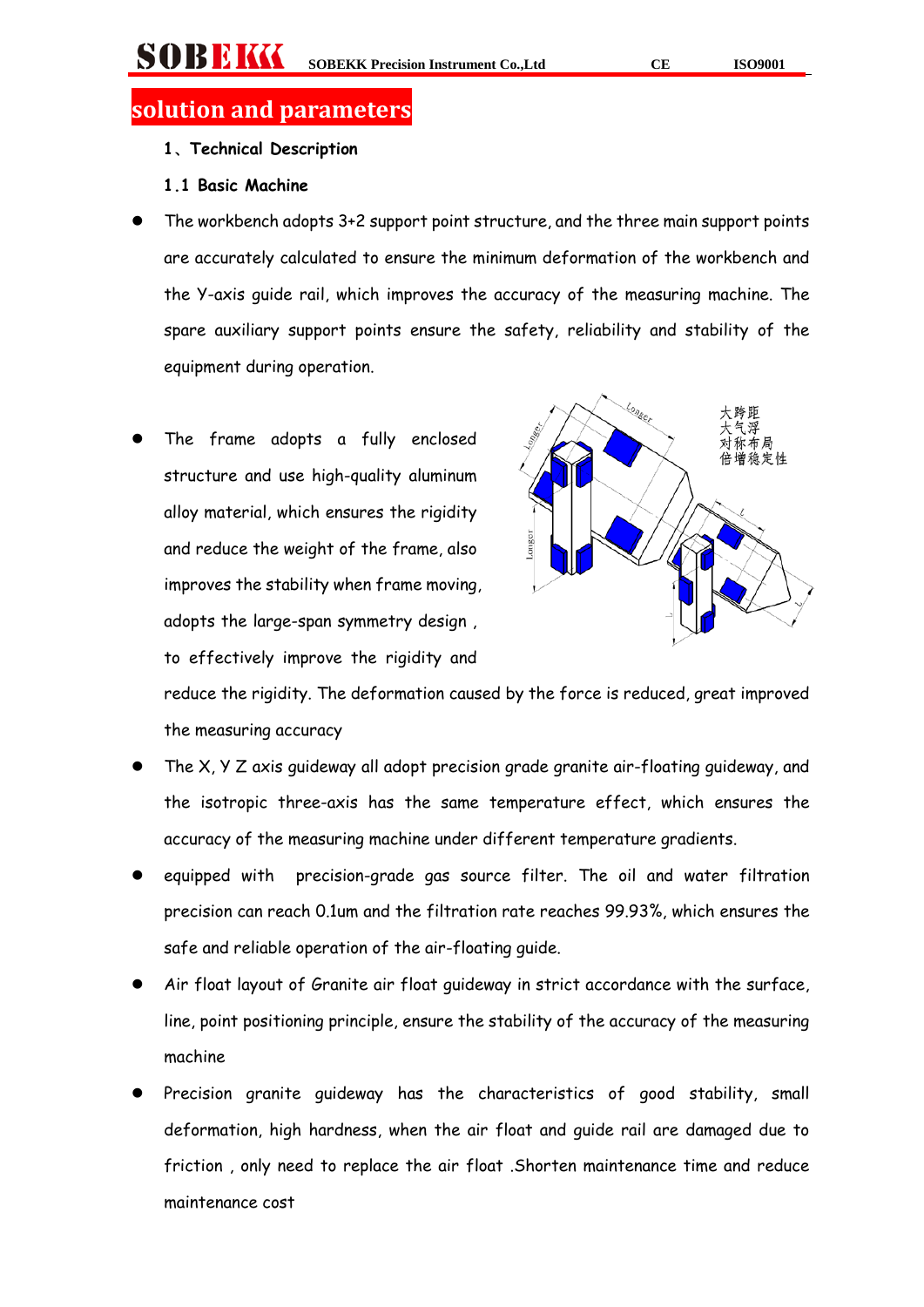# **SOBEKK** SOBEKK Precision Instrument Co.,Ltd CE ISO9001

 X beam adopts the patent technology, trapezoidal section 45 ° to place technology,It is 1.4 times the span of the same height and width of the rectangular beam, effectively improving the accuracy of the measuring machine.



- The z-axis adopts the balance gravity technology of low-friction cylinder, which can realize convenient and instant adjustment of balance gravity and improve the dynamic measurement accuracy of the measuring machine.
- The whole machine adopts advanced finite element analysis design to optimize the structure of the parts.



- Relying on the modern industrial design concept, the equipment fully considers the ergonomic characteristics, making the operation of the equipment more comfortable.
- The equipment adopts multiple protective measures, such as: Z-axis balancing cylinder pressure real-time detection and protection, starting air bearing delay ventilation protection, air bearing working pressure real-time detection, soft limit, electric limit, hard limit and other protection functions, long time no People operate a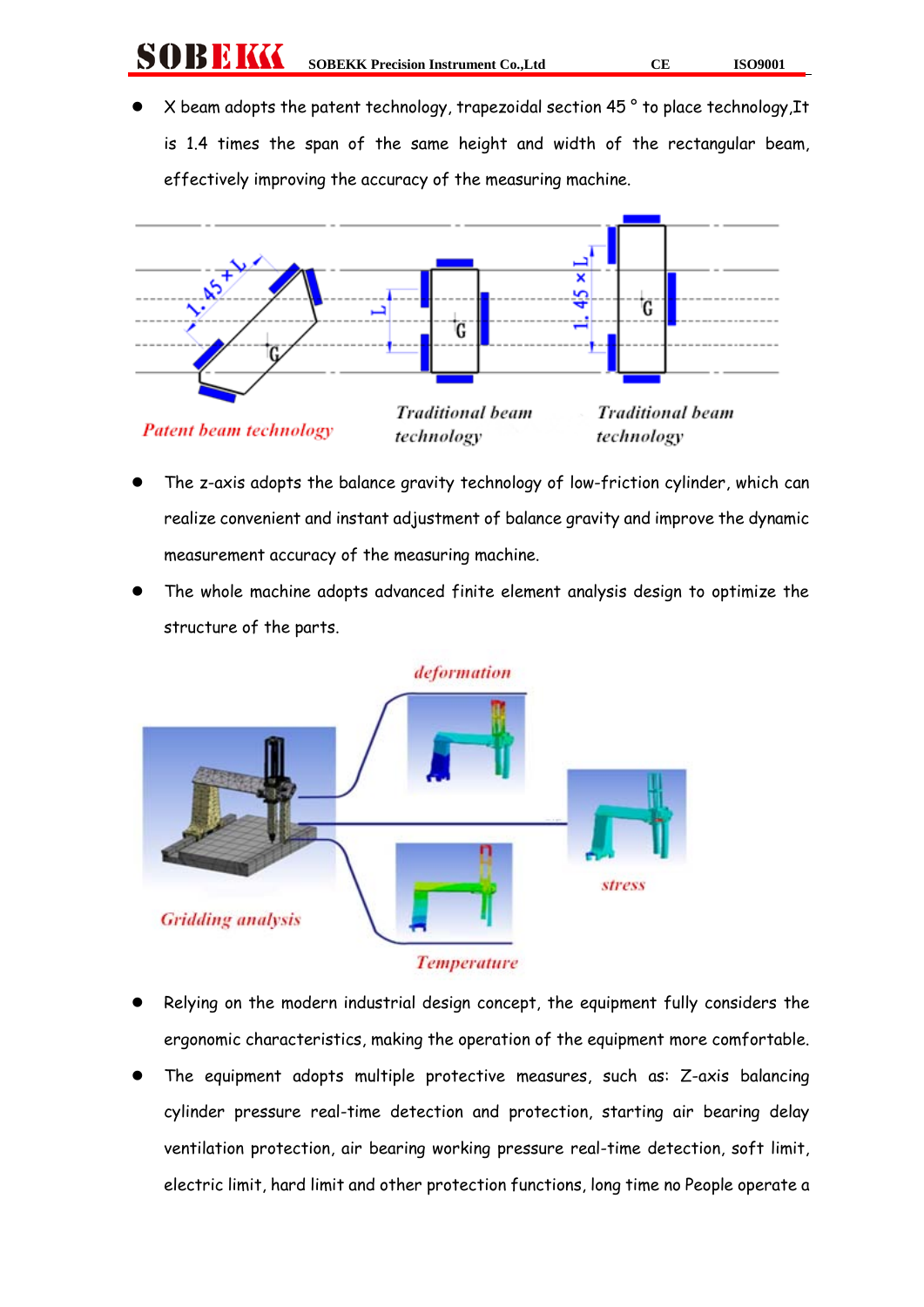SOBEKK **SOBEKK Precision Instrument Co., Ltd CE ISO9001** 

number of protection functions such as power failure protection.

- The imported precision grating system with the highest resolution up to 0.001um and including automatic gain control (AGC) or automatic offset control (AOC) real-time signal conditioning technology provides an accurate and reliable length measurement reference for the measuring machine, ensuring machine measurement. Accuracy, repeatability;
- Before leaving the factory, the measuring machine is tested by the quality inspection department for 72 hours to ensure the stability of equipment operation.

### **Probe Head system**

**1Probe head:** RENISHAW MH20i Manual double rotation indexable probe system

Technical Parameters

| Item                      |                                 | parameter                       |  |
|---------------------------|---------------------------------|---------------------------------|--|
| Probe part                |                                 | MH <sub>20i</sub> 1PC           |  |
| Send Direction            |                                 | $\pm$ Y<br>$\pm x$<br>$+Z$      |  |
| angular                   | A axes<br>(Horizontal axis)     | $0^{\circ}$ ~90° 15°/increment° |  |
| movement                  | <b>B</b> axis(Vertical<br>axis) | $\pm$ 180° 7.5°/increment°      |  |
| Total number of positions |                                 | 168                             |  |
| Weight                    |                                 | 210g                            |  |

Technical parameter:

| Item             |         | Parameter      |      |             |
|------------------|---------|----------------|------|-------------|
| Sense directions | $\pm x$ | $+Y$           | $+z$ | <b>TP20</b> |
| Trigger pressure |         | M <sub>2</sub> |      |             |
| Weight           |         | 22g            |      |             |
| life<br>Rated    |         | $>$ 106 times  |      |             |

### **2.stylus sit group**

|          |       |          | Measuring     |        | <b>Stick</b> | Effective | Quantit        |
|----------|-------|----------|---------------|--------|--------------|-----------|----------------|
| Order No | Model | Material | ball diameter | Length | diameter     | length    | $\overline{p}$ |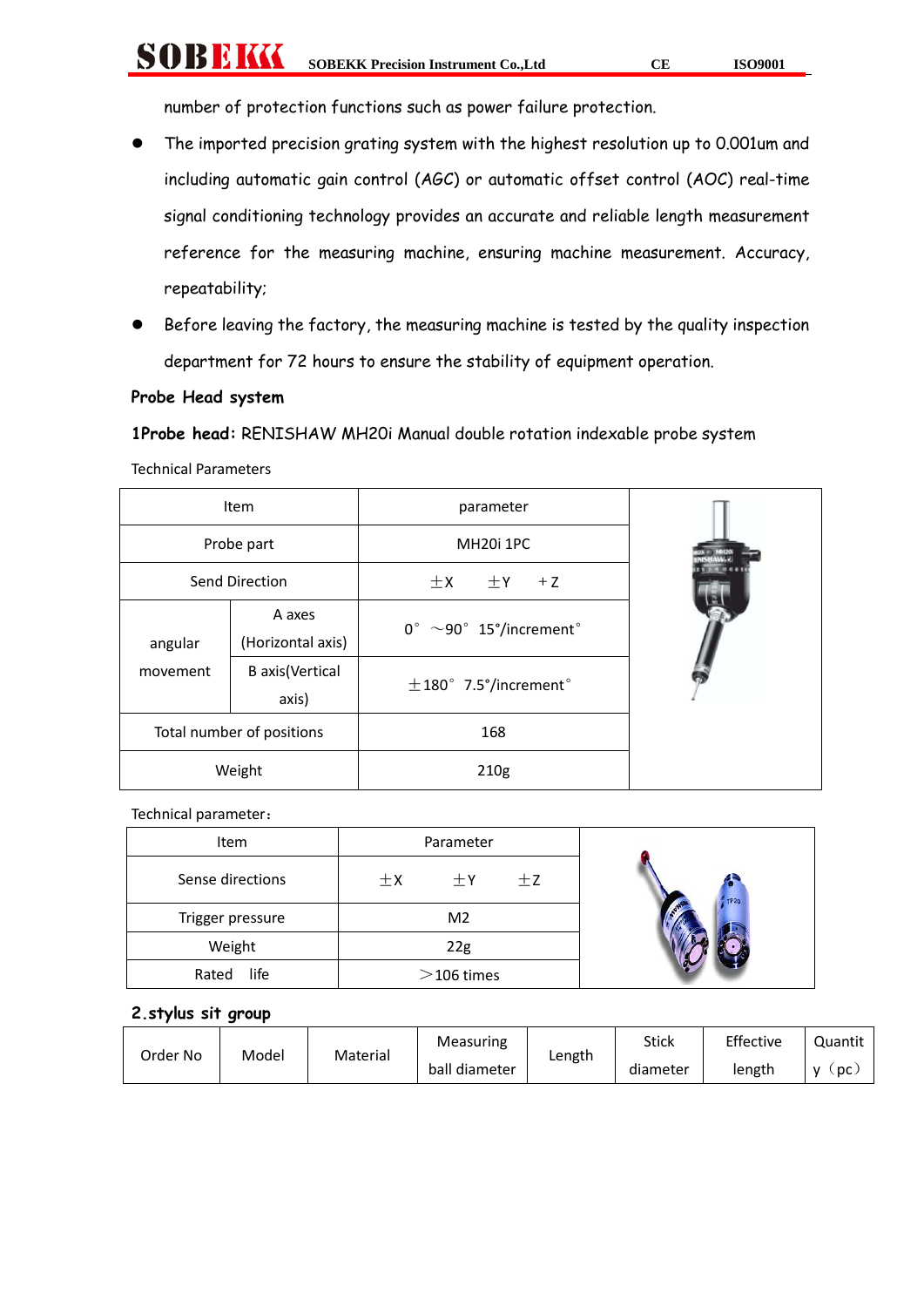#### **1) Stylus sit**

никк

| Item           | Model             | Material                         | Ball     | length | Quantity          |
|----------------|-------------------|----------------------------------|----------|--------|-------------------|
|                |                   |                                  | diameter |        | (p <sub>c</sub> ) |
| 1              | PS48R             | Ruby ball / Tungsten carbide rod |          | 20     |                   |
| $\overline{2}$ | <b>PS2R</b>       | Ruby ball / Stainless steel rod  | 2        | 20     |                   |
| 3              | <b>PS16R</b>      | Ruby ball / Stainless steel rod  | 3        | 20     |                   |
| 4              | PS17R             | Ruby ball / Stainless steel rod  | 4        | 20     |                   |
| 5              | PS8R              | Ruby ball / Stainless steel rod  | 2        | 10     | 4                 |
| 6              | PS <sub>1</sub> R | Ruby ball / Stainless steel rod  | 3        | 10     |                   |

#### **2) Stylus sit Extension rod(mm)**

| Item | Model           | Material            | Diameter | Length | Quantity<br>(根) |
|------|-----------------|---------------------|----------|--------|-----------------|
|      | SE <sub>7</sub> | Stainless steel rod |          |        |                 |
|      | SE4             | Stainless steel rod |          | 10     |                 |
| 3    | SE <sub>5</sub> | Stainless steel rod |          | 20     |                 |
|      | SE <sub>6</sub> | Stainless steel rod |          | 30     |                 |

#### **3) Stylus kit center seat:**

| Model | Material            | Center size | Effective length | Quantity(pc) |
|-------|---------------------|-------------|------------------|--------------|
| SC2   | Stainless steel rod |             | . .              |              |

**3.calibrator**: Φ 25 and universal ball Kit T5 1 set

# **Control System**:

- DCC controller is specially designed and developed by MORA Metrology GmbH of Germany for China market which is with excellent performance.It can match with high performance and high reliability movement controlling solution.
- CMM's special CNC control adopts the advanced up-down dual computers control concept and using the Control layer and application layer stand-alone principle to largely satisfy the customers base it' s high efficiency, high-accuracy and high stability.
- Control unit、servo unit、interface board and CPU main board integrated into the compact housing to ensure the reliability and stability of the system by reducing the external line of the control system.
- Internal advanced continuous trajectory interpolation algorithm can be measured trajectory optimization and integration,automatic creating the reasonable measuring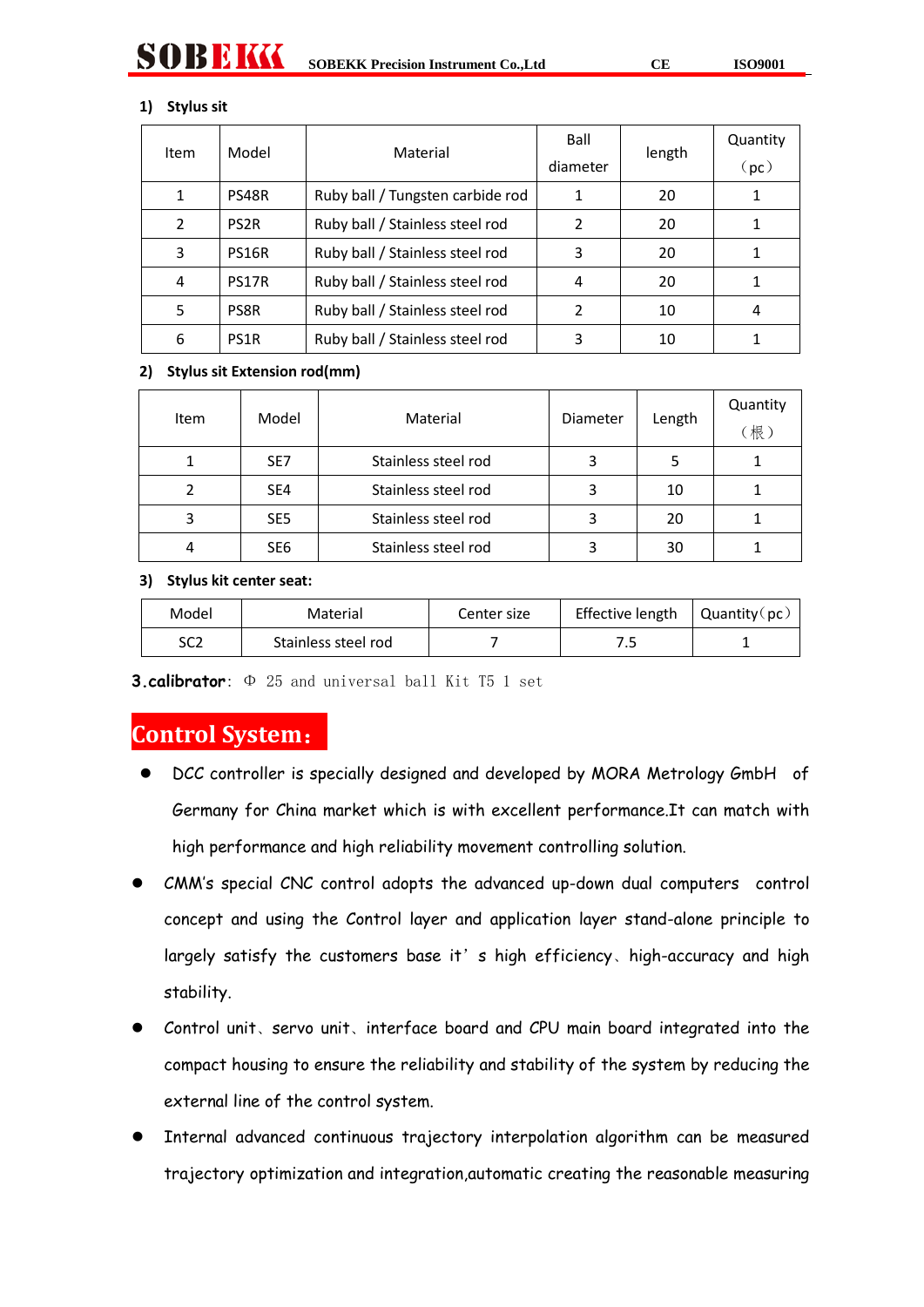track.

SOBBIKK

- The variety controlling modes and safeguard functions make control system safer and more reliable. The system can change to the safe mode within a short time when accident happens, and it has fault self-diagnosis and error correction function.
- Driving system adopts DC servo motor driving can make the motor move according to T- curve speed or S-curve speed., ensure the machine move in a steady condition maximum.
- Internal temperature monitoring system can avoid the control system being damaged from pressure or airstream shortage.
- TCP/IP and RS232/RS422 interface to achieve the PC networking and other device connection.
- Professional controlling box is with 12 self-define keys and can change the operating direction according to the different position between operator and machine to make the device operate more convenient and smooth.
- Variety optional interface can meet the needs of special devices and functions extension.
- Ultra strong anti-electromagnetic interference capability.
- DCC controller can support multi-measurement such as contacting, scanning, laser and optic measurement.
- DCC controller can support the communicating connection with the machine tools and with the G code and M code functions as machine tools.

| item                    | Required parameter         |
|-------------------------|----------------------------|
| Computer                | <b>DELL</b>                |
| <b>Operating System</b> | Windows <sub>7</sub>       |
| Memory                  | 8G                         |
| Hard disc               | 500G                       |
| Display                 | TNT/GERFORCE               |
| graphics library        | <b>OPENGL</b>              |
| Display                 | 19LCD display              |
| Printe                  | HP A4 color inject printer |

# **Computer System**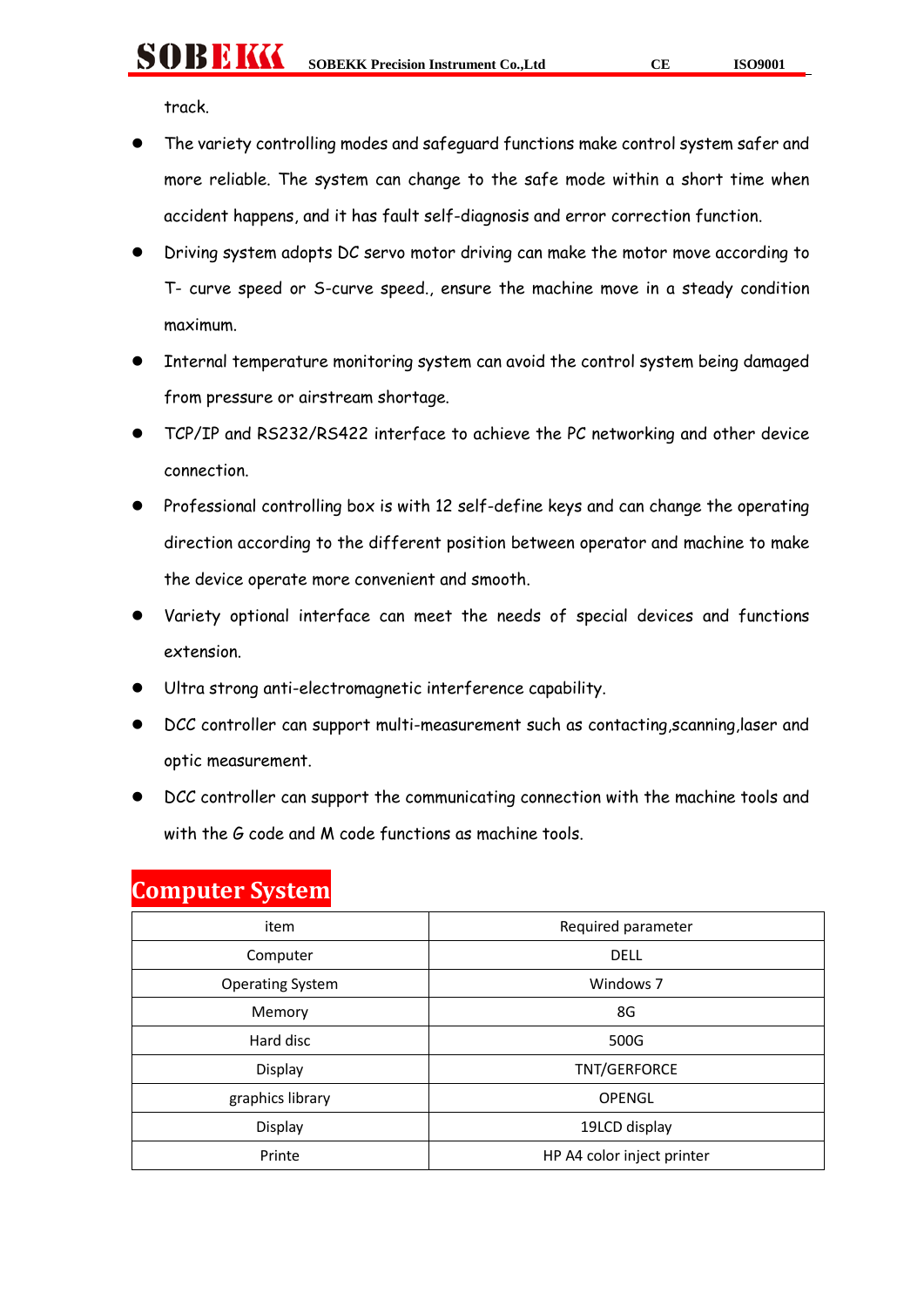# **Measuring Software system: NET.DMIS**

NET.DMIS is a new generation of multi-purpose measurement software package for 3D measurement and image measurement developed by AEH Group of Germany. **Main function as below** :

| 模型管理<br>x           |
|---------------------|
| PMI-PROE.prt.3<br>Θ |
| 309190992           |
| EŶ<br>309122440     |
| 309189512           |
| 309122296<br>⊞      |
| Θ<br>PMI            |
| 田冈书 Dimension       |
| 田口(影 GD&T           |
| <b>田図4</b> Datum    |
| 田冈园 Text            |
|                     |

- Support for multi-controller systems: DCC、UCC、PANTEC、SB ect.
- Support for multi-Probe system, trigger mode, continuous scanning mode, image mode and laser scan, etc, to satisfy all measurement requirements;
- Modularized software structure with the capability to add special software (Temperature compensation, replacement rack, program mirroring, PC-DMIS conversion, PMI analysis, 3D model, turntable.) And all kinds of special software (line laser, statistics, precision check, EMRP, blade), and secondary development. With brief operation interface and traceability legible operation process track record;
- Workpiece measurement perioad , automatically records the measurement process and automatically saves the measurement file for next reuse
- With the CAD 3D model (SAT, IGES, STEP, STL) import function, you can use the mouse to directly pick up points, lines, curves, surfaces and other elements on the model, automatically generate programs and complete automatic measurement.
- Optional direct import of UG, Pro/E, CATIA V4, CATIA V5, SolidWorks, Parasolid, Inventor, VDA-FS, DXF, DWG 3D models
- Support multi-language switching, the choice of metric and British system, the choice of measurement in polar and vertical coordinates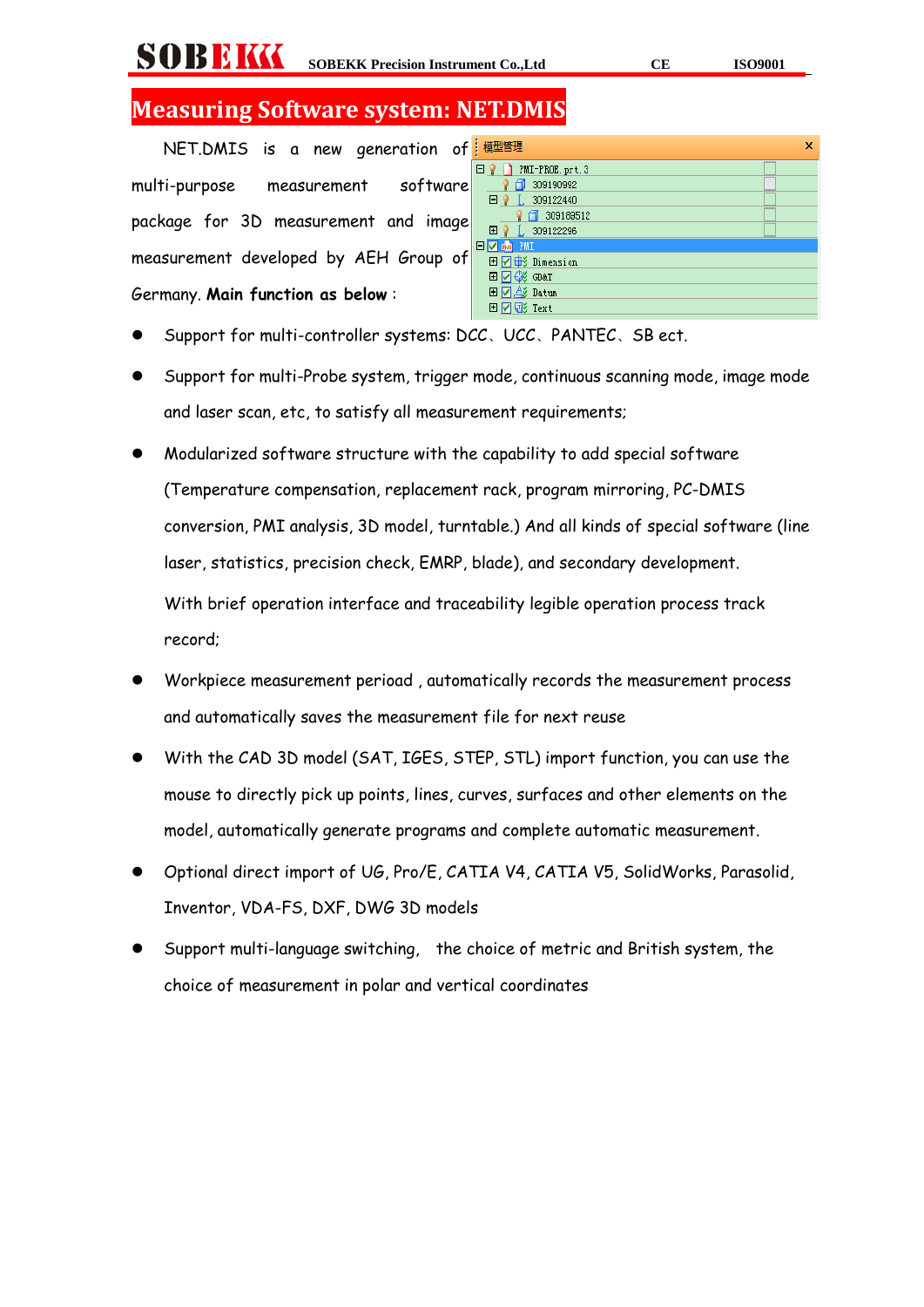SOBEKK **SOBEKK Precision Instrument Co., Ltd CE ISO9001** 

| Ex<br>E                                                         | <b>DIRE</b><br>$\overline{u}$                                         |  |
|-----------------------------------------------------------------|-----------------------------------------------------------------------|--|
| 图-1<br>D 名称                                                     | <b>創建型 製紙類</b>                                                        |  |
| 名义值                                                             | 制<br>$48^{\circ}$<br>跳龍<br>旧整                                         |  |
| 当前位置<br>当前矢量                                                    | 255<br>旗<br>36405<br>$1 - 4.965$<br>$1 - 4$                           |  |
| $\begin{bmatrix} \bullet \\ \bullet \end{bmatrix}$ 0<br>$X = 0$ | $1 - 4e406$<br><b>2 比帐</b>                                            |  |
| $1 \quad 0$<br>$Y = 0$<br>$\kappa$ $\,$ 1<br>$Z = 55$           | <b>Big</b><br>$2 - 26.9625 = 4 - 1$                                   |  |
| Dia, 55                                                         | 開                                                                     |  |
| 1<br>$\angle$ Cart                                              | 辟隙<br>$-38.63539$<br>-3.23.24<br>-1.82978<br>道廊院<br>ALTAWAY<br>4.9803 |  |
| 最小二乘法<br>商内<br>◎外                                               |                                                                       |  |
| $X$ $\overline{0}$<br>國                                         | $\mathbf{H}$<br><b>81 BEER BEER</b>                                   |  |
| 扫描<br>账                                                         |                                                                       |  |
| 0.3<br>压定                                                       | $1.5$<br>95<br>笔项 1<br>補加<br>建设链                                      |  |
|                                                                 | 服焼<br>事項                                                              |  |
| 螺矩<br>$\overline{0}$                                            | 数分类<br>0.01<br>矩<br>ı                                                 |  |
|                                                                 | 联 米<br>$-10$                                                          |  |
| 游径                                                              | 辟<br>知的<br>牌                                                          |  |
| 键                                                               |                                                                       |  |
| 关闭<br>别里                                                        | 種<br>匙<br>前班                                                          |  |

- measuring and constructing functions of points, lines, circles and other basic geometric elements, which support fitting, symmetry, projection and other construction methods.Curve and surface measurement supports multiple measurement methods, meeting the needs of different industries.
- continuous scanning of measuring lines, circles, curves, etc
- off-line programming and virtual measurement based on CAD models



 dimensional tolerances, shape and position tolerances (straightness, flatness, roundness, cylindricity, curve contour, surface contour, verticality, parallelism, inclination, concentricity (coaxiality), symmetry, full runout, circle runout, position, compound position;Tolerance rules include the independent principle and the correlation principle), the Angle and the distance evaluation, the shape tolerance energy graphical display and the report output.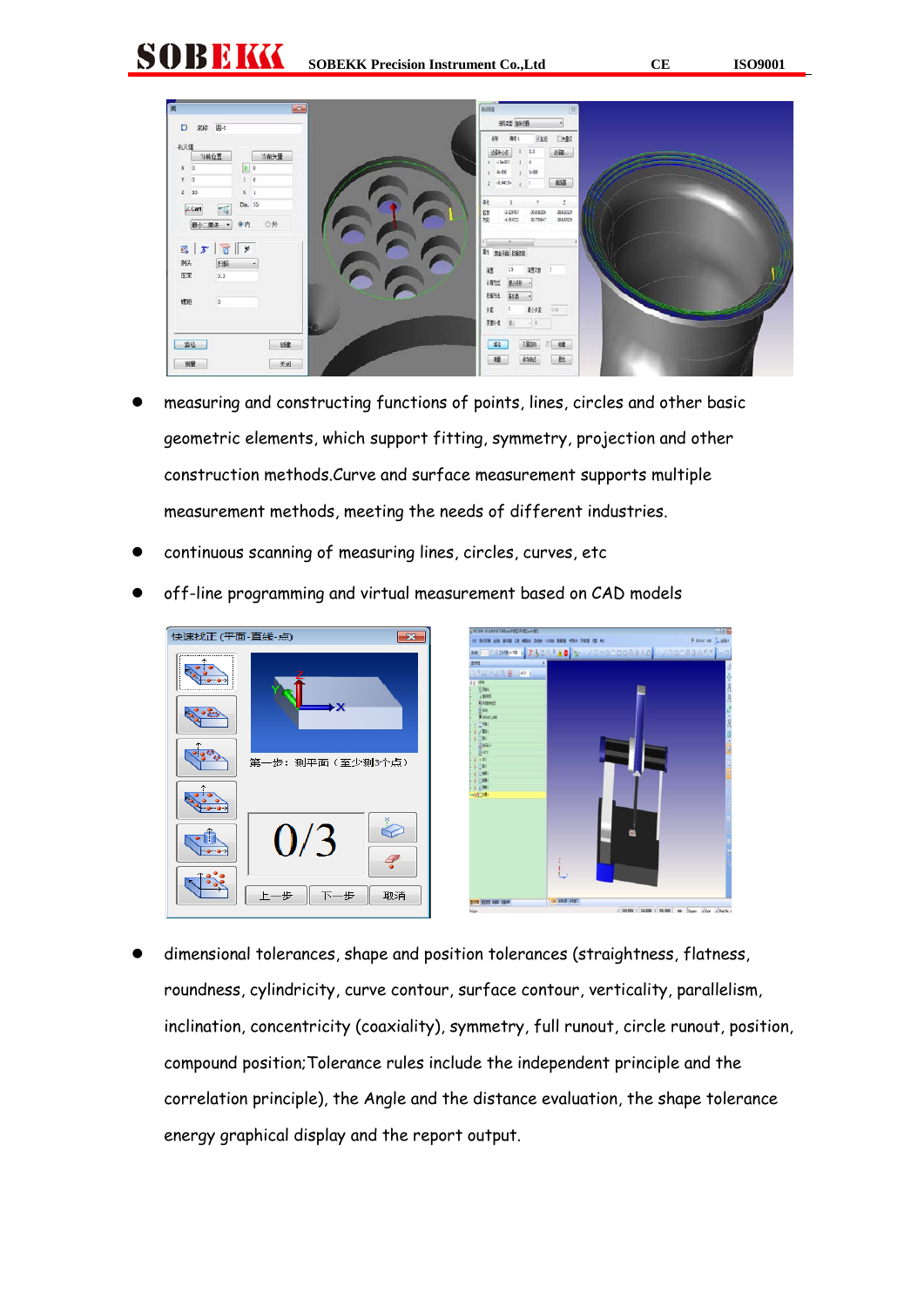





- simple and clear graphical program interface combined with standard DMIS program editor makes program modification and inspection more convenient and easier
- support graph export of measured data, able to export SAT, IGES, STEP format, or optional export vda-fs, DXF, DWG format, so as to make full preparation for reverse modeling
- MainRpt template report editing software is supported to meet the personalized report editing function of customers

| Measurement Report System                                                                                                                                                                         |                                                                                                                                                                                                                                                                            |                                                                                                                                                                                                                                                                                                                                                                                                                                                                                                                                                                                                                                                                                                         | $= 52$                |
|---------------------------------------------------------------------------------------------------------------------------------------------------------------------------------------------------|----------------------------------------------------------------------------------------------------------------------------------------------------------------------------------------------------------------------------------------------------------------------------|---------------------------------------------------------------------------------------------------------------------------------------------------------------------------------------------------------------------------------------------------------------------------------------------------------------------------------------------------------------------------------------------------------------------------------------------------------------------------------------------------------------------------------------------------------------------------------------------------------------------------------------------------------------------------------------------------------|-----------------------|
| Report Preview                                                                                                                                                                                    | Current Report                                                                                                                                                                                                                                                             |                                                                                                                                                                                                                                                                                                                                                                                                                                                                                                                                                                                                                                                                                                         |                       |
| Template<br>Display<br>Query<br>Select                                                                                                                                                            | Print<br>Quot.<br>Scale<br>Margins Onerstation Size<br><b>Print</b>                                                                                                                                                                                                        | 1<br>£3<br>lin-1<br>Many Pages Zoom Out. Zoom Zoom In<br>Export EMal<br>Page Color Viatement<br>Close<br>Find<br>First.<br>Previous:<br>Next<br>Last<br>Page<br>Page.<br>$-45$<br>Page.<br>Page                                                                                                                                                                                                                                                                                                                                                                                                                                                                                                         |                       |
| Document                                                                                                                                                                                          | Page Setup<br>Peint                                                                                                                                                                                                                                                        | Zoom<br>Page Background<br>Dose:<br>Navigation<br>Export.                                                                                                                                                                                                                                                                                                                                                                                                                                                                                                                                                                                                                                               |                       |
| Report Man                                                                                                                                                                                        |                                                                                                                                                                                                                                                                            | <b>HOSP</b><br>Report Designer - C:\Program Files\DE\MainRpt 3.0.0\Template\Normal\NETNormal.repx                                                                                                                                                                                                                                                                                                                                                                                                                                                                                                                                                                                                       |                       |
| B<br><b>WYSIWYG Report</b><br>$\rightarrow$                                                                                                                                                       | AD1 CMM Report Designer Design view HTML View<br>Save<br>New Report Open<br>Save All<br>Report                                                                                                                                                                             | Toobox<br>Q<br>田<br>$\cdot$ $\blacksquare$ $\cdot$ $\Lambda$ $\cdot$<br>京昌昌昌<br>a,<br>屋<br>Similium-Extiti<br>Out:<br>Copy<br>Pastei<br>View<br>Undo. Redo.<br>Layout.<br>Zoom<br>Scripts<br>$9.75 - B$ <i>I</i><br>Edit<br>Algriment<br>Scripts:<br>Fort                                                                                                                                                                                                                                                                                                                                                                                                                                               |                       |
| Specified Template                                                                                                                                                                                | Tool Box<br>$\mathbf{a}$                                                                                                                                                                                                                                                   | $4 \times$<br><b>Field List</b>                                                                                                                                                                                                                                                                                                                                                                                                                                                                                                                                                                                                                                                                         |                       |
| Usual Template<br>$\overline{\nu}$<br><b>Excel Template</b><br>$\overline{a}$<br>Report Preview<br>External Do<br>面<br>τa<br>Doc Document<br>面<br>LB<br>Excel Document<br>面<br>ΠĦ<br>Pdf Document | $\overline{a}$<br>Standard Controls<br><b>Re</b> Existen<br>π<br>Like Tolerance<br>Label<br>А<br>$\sqrt{\phantom{a}}$ Check Box<br>ΔI<br>Rich Text<br>Picture Box<br>Panel<br>m<br>Table<br>Line<br>Shape<br>ж<br>Sub-Report<br><b>Tal</b><br>Page Info<br>π<br>Page Break | THE REPORT OF A REPORT OF A REPORT OF A REPORT OF A REPORT OF A REPORT OF<br>- 0 OMReport<br>> IIII Geometry<br>Data Head Lable<br>· III Report Head Lable<br>v Sir GroupHeader1<br>Report Head Lable. Big-title]<br>v Ty GroupHeader2<br>[Report Head Lable. Small-title]<br>* The GroupHeader3<br>[Report Head Lable, Head1]<br>[Report Head Lable, Head2]<br>v SiroupHeader4<br>[Report Head Lable, Head4]<br>[Keport Head Lable, Head3]<br>* To GroupHeader5<br>[Report Bead Lable. Head5]<br>[Report Head Lable, Head5]<br>v To GroupHeadern<br>[Report Head Lable. HeadS]<br>[Report Head Lable, Head7]<br><b>v</b> The GroupHeader7<br>[Report Head Lable, Head10]<br>[Report Head Lable, Head9] |                       |
| Nothing                                                                                                                                                                                           | ×<br>XtraReport (PaperKind: A4)                                                                                                                                                                                                                                            | v The GroupHeaderB<br>a.<br>τ.<br>×.<br>$100\%$ $\odot$ $\qquad$ $\qquad$ $\qquad$                                                                                                                                                                                                                                                                                                                                                                                                                                                                                                                                                                                                                      | $-0.1$<br>$\bigoplus$ |